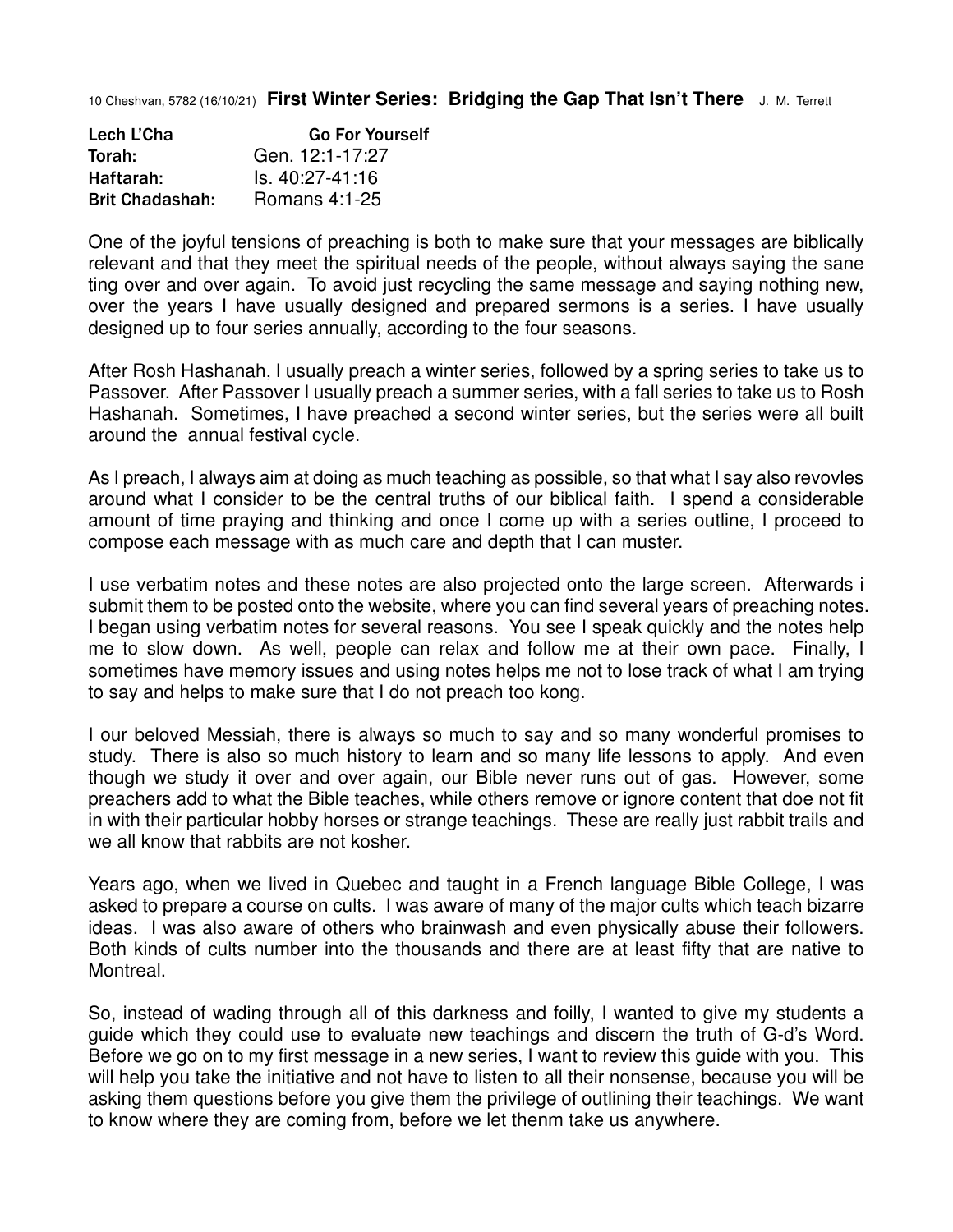Here we go. In the late 1800's, when evolution was taking over the popular mind, spiritual leaders from a great number of denominations met together to articulate and nail down what they considered to be the basic fundamentals of our biblical faith. Sadly, over the years, the meaning of fundamentalism has changed and in our time, it is considered to be a total mindless adherence to radical doctrines which allow no challenges. This kind of complete submission to an arbitrary perspective has nothing to do with the original fundamentalist movement. Biblical, historical fundamentalism adheres to the basic teachings of the Bible and refuses to accept anything which contradicts them or undermines them.

I am this kind of biblical fundamentalist, so as an introduction to my new series, I want to briefly review these five basic fundamentals, so they can remain the foundation of all that we teach and all that we believe.

In the first place, we believe with perfect faith that the Bible, and the Bible alone is the Word of G-d. Sometimes it contains mysteries which we may not understand and we may have to invoke Deut. 29:29. It has come to us through the centuries and it has developed an extensive human finger print, but this has never diminished its divinely inspired content. There is no other sacred document which can claim this honour.

Next, we believe with total certainty that Yeshua (Jesus) is G-d the Son. Both the New and the Old Testament proclaim this wonderful cosmic reality. Here is a related note. When there is a difference between quotes found in the New Testament and those in the Old Testament, this is not an inaccuracy. I just means that the Old Testament is quoting the Masoretic text which the rabbis used to try and undermine what the older Septuagint teaches. The New Testament never misquotes the Old Testament. I would like to get my hands on an Old Testament based on the Septuagint Greek text.

Moving on, in the third place, we understand that our Messiah was born of a virgin. This was Eve's vengeance to give birth to the serpent crusher. It was not an immaculate conception where our Messiah was born sinless. He was born with Adam's nature and as such, is fully human and fully divine. He did not sin because He could not, but because He chose not to (posse peccare, posse non peccare). His first victory was over Adam's nature where He remained sinless by choice, and not by some advantage which we do not possess (2 Cor. 5:21). The sinless lamb of G-d took Adam's nature to the cross.

This brings us to the fourth point: He died on the cross for the sins of the world. His sacrifice opens the gates of heaven for all the nations and generations of mankind, but He lone decides who may pass through (John 14:6). His incarnation had two purposes. First to defeat sin and then to bring this victory to the cross so it could apply to all of mankind. There is no other Saviour and He is the only way to Heaven.

Lastly, number five, the Bible teaches that He arose, He ascended back into Heaven and He will one day return to establish His everlasting Kingdom over all the nations and generations of mankind.

Lets review and you can count them off on your fingers: (1) the Bible is the Word of G-d. (2) Yeshua is G-d the Son. (3) He was born of a virgin. (4) He died on the cross for the sins of the world. (5) He arose, ascended and will one day return.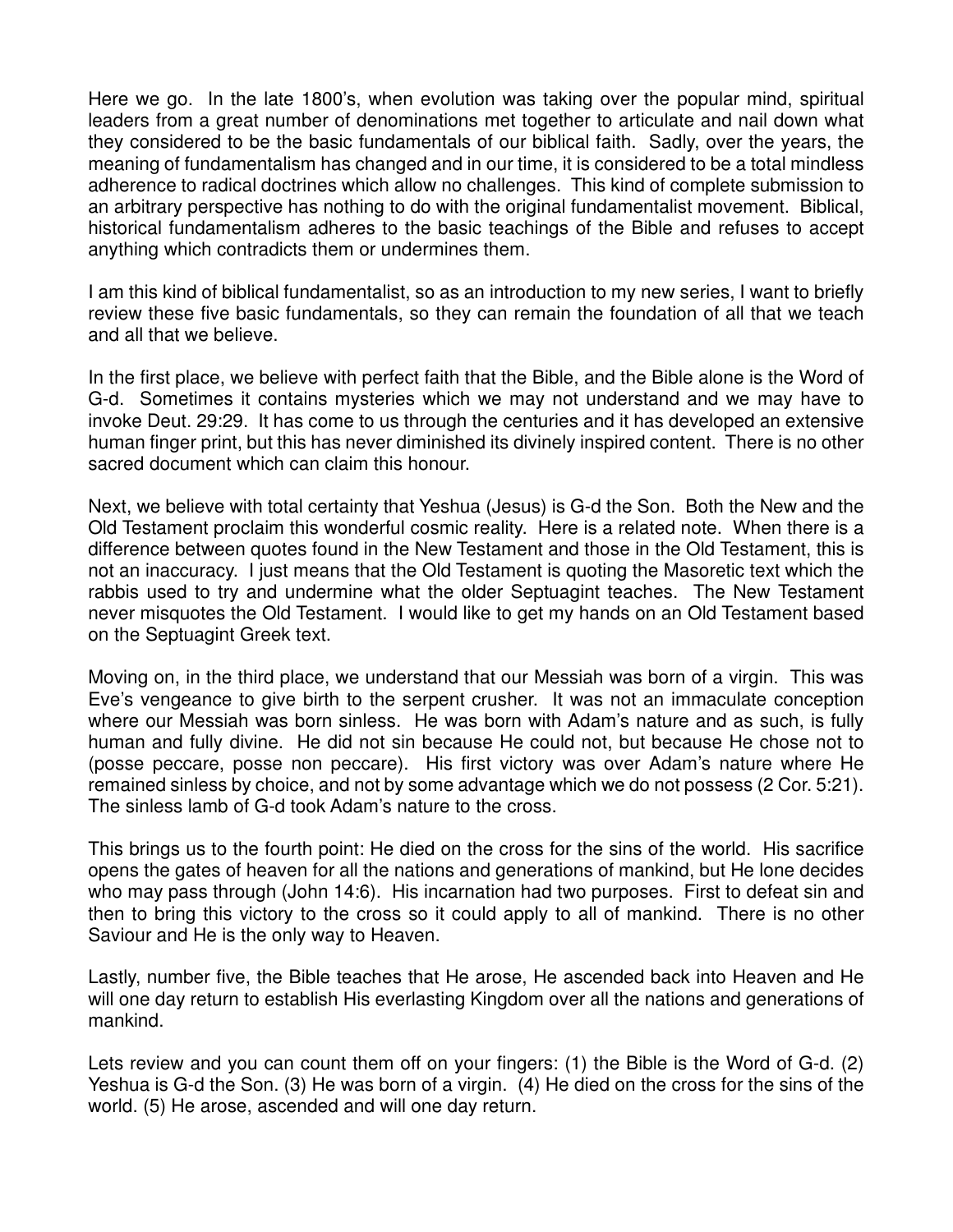These form the core of all that the Bible teaches and they need to be the rock upon which we build our house of faith. They are the consistent teaching of the Bible's entire contnet, from Genesis to the Revelation. They will always form the basis of everything which i teach. I may keep coming to them from any number of perspectives, but they will remain the only core from which the unchanging truth of G-d and His Word proceeds. Can you recite them on your hand? How firm a grip do you have of the essential truths of the Bible? We need to all stand as biblical fundamentalists in our ever changing, darkening world.

Now lets move onto my new series: bridging the gap that is not there. One of purposes of our ministry is to teach Old Testament truth to the gentile church and to introduce our Jewish brethren to what the New Testament teaches.

This was one of the major tasks which the apostle Paul embraced and along with the teachings of other early church leaders, the fruit of their labours has given us the New Testament. Again, neither document contradicts the other and the New Testament remains the best commentary of the Old Testament (Matt. 5:17-20). When modern Jews have trouble understanding understanding the New Testament, it is because much of modern Judaism has wandered far far from what the Torah teaches.

Further to that, you cannot have a deep, balanced understanding of the New Testament without an extensive knowledge of the Old Testament. So rather than go through each book of the New Testament and show you how each connects with the Old Testament, I have selected one New Testament book to show you how to proceed with this task.

I have selected Paul's epistle to the Ephesians and over the winter we will be diving into the contents of this amazing book. It is broken up into roughly 12 portions and covers a wide spectrum of matetial on how to walk with the Messish according to the promises and the stipulations of His Word.

It is one of the epistle which Paul wrote from jail, towards the end of his ministry. He knew that his days were numbered and wanted to leave behind a firm guide to discipleship for both Jews and gentiles. He considered his teachings to be applications of the Gospel stroy to the truths of the Torah and we will examine this epistle form this perspecctive.

Each section overflows with spiritual truth about the wonder of our salvation, so I will only highlight some of the major aspects of what Paul is teaching. The first section is chapter 1:1-14. Chapter 1:15-23 is an extension of the first section which I will commend to your personal study.

Today, I want to highlight seven concepts as we begin our pilgrimage through this epistle which is filled to the brim with wonder and blessings. After his initial, introductory blessing (1:1, 2), Paul introduces a concept which outlines G-d's personal selection of both Jews and gentiles as His special people.

I am talking about our election by G-d and it has two potential meanings. Some times, election can refer to the selection of a candidate through a process of voting, as we will do in our coming municipal election. In this case, election means selecting a candidate to a position of power and responsibility over us. This is not what Paul is talking about here.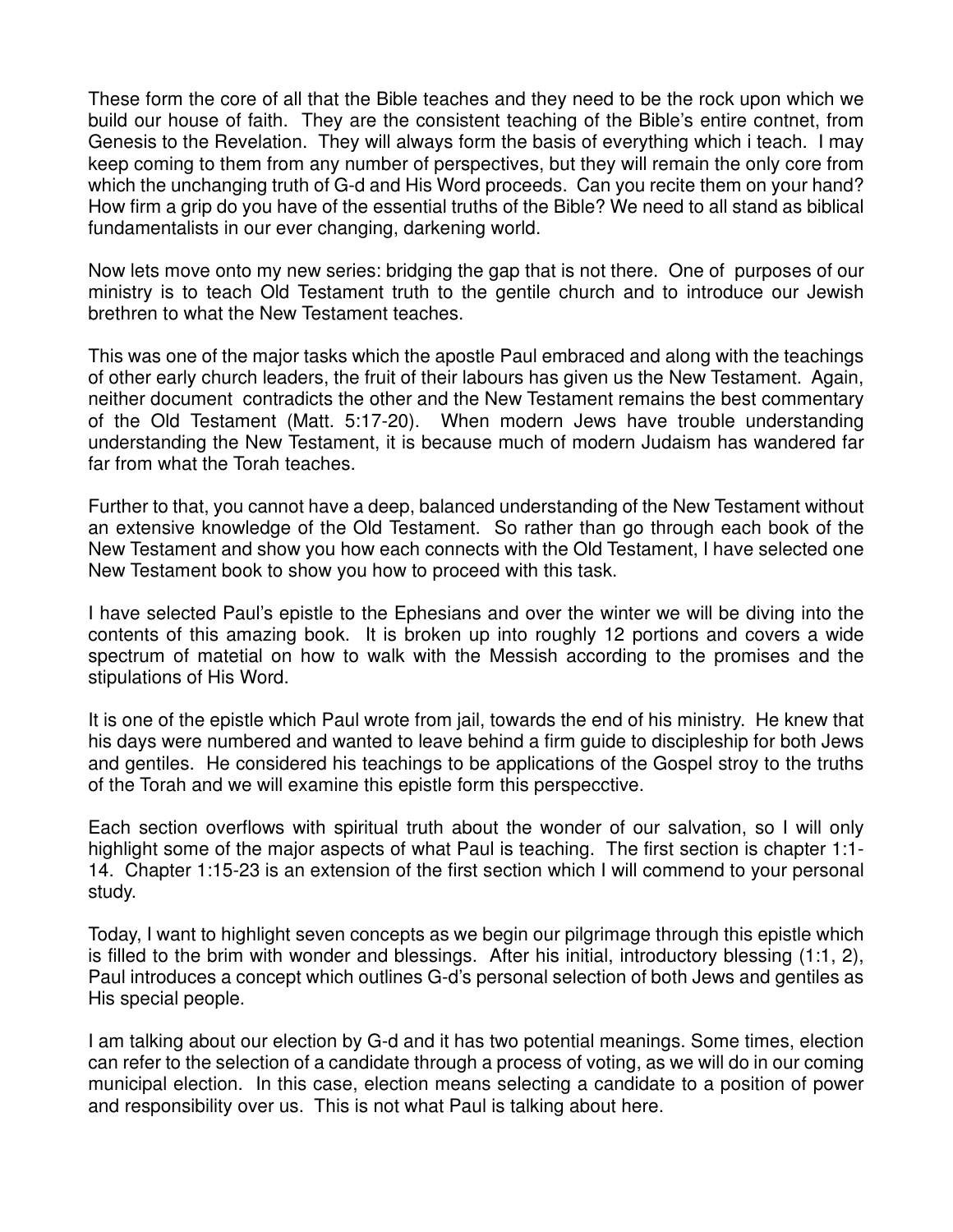In some instances, election refers to the selection of a candidate by a higher power where no voting is held. It is more of an appointment. Once we come to faith, we are appointed by G-d to become a member of Messiah's redeemed community. It does not mean that sometime before the foundation of the world, G-d decided which of us would come to faith and which of us wouldn't. We are created to choose and when we choose our Messiah, we are elected to become part of His marvellous faith community.

Related to this is the concept of predestination. Some churches teach that all that we are and all that we will become was decided for us before the dawn of time and we really have no choice in the matter. This teaching deeply divides believers to the point that some believe we were either born a lamb or a goat. Lambs have no choice but to come to faith and goats cannot come to faith, even if they wanted to.

Predestination actually describes how we were created. Before the foundation of the world, we were designed to be choosers and not losers. There are not two arbitrary groups of mankind, one destined for glory and the other for damnation. What was predestined before the foundation of the world was we are to possess free will. This does not mean that we can choose what happens to us. It means that we choose how we are going to respond to what happens to us. These choices and responses determine whether we will become sheep or goats.

Calvinism gives us no choice and we are either sheep by nature or goats by nature and we have no choice in the matter. The Bible teaches that our choices determine our destiny, not some arbitrary selection process which was made for us before the foundation of the world. We become children of G-d by adoption by the exercise of our free will and this ability to choose was given to us by G-d before the foundation of the world. Nothing more and certainly nothing less.

The passage goes on to discuss the timing of G-d. In the fullness of time, according to G-d's own agenda, all things shall be accomplished so that His eternal kingdom can be established over all the nations and generations of mankind.

Human history can be both complex and confusing and when all is said and done, some incredibly cruel things have too frequently happened to innocent people. At the smae time, there have always been some very good people who have done some very good things. It appears that G-d only allowss evil to proceed so far, generation by generation.

The promises of His Word interact with the major events of history and will continue to do so until all things are finally ready for the Kingdom. In the past, I have taught that there are seven signs of the end of the world which have to be in place before our Messiah intervenes to bring this veil of tears to an end. We are racing towards this climax, but we are not there yet. We have to keep trusting in G-d's appointed times, because ultimately, He is in final control and not us as we wander through the swirling events of history.

It takes a secial kind of insight to begin to perceive the purposes of G-d and our portion describes this as spiritual understanding. Two things. This understanding is not some kind of strange mysticism like the ramblings of Nostradamus . They are based on a biblical understanding where we study and accept what this amazing document teaches. As well, we are not talking about some kind of hidden, secret spiritual realm.